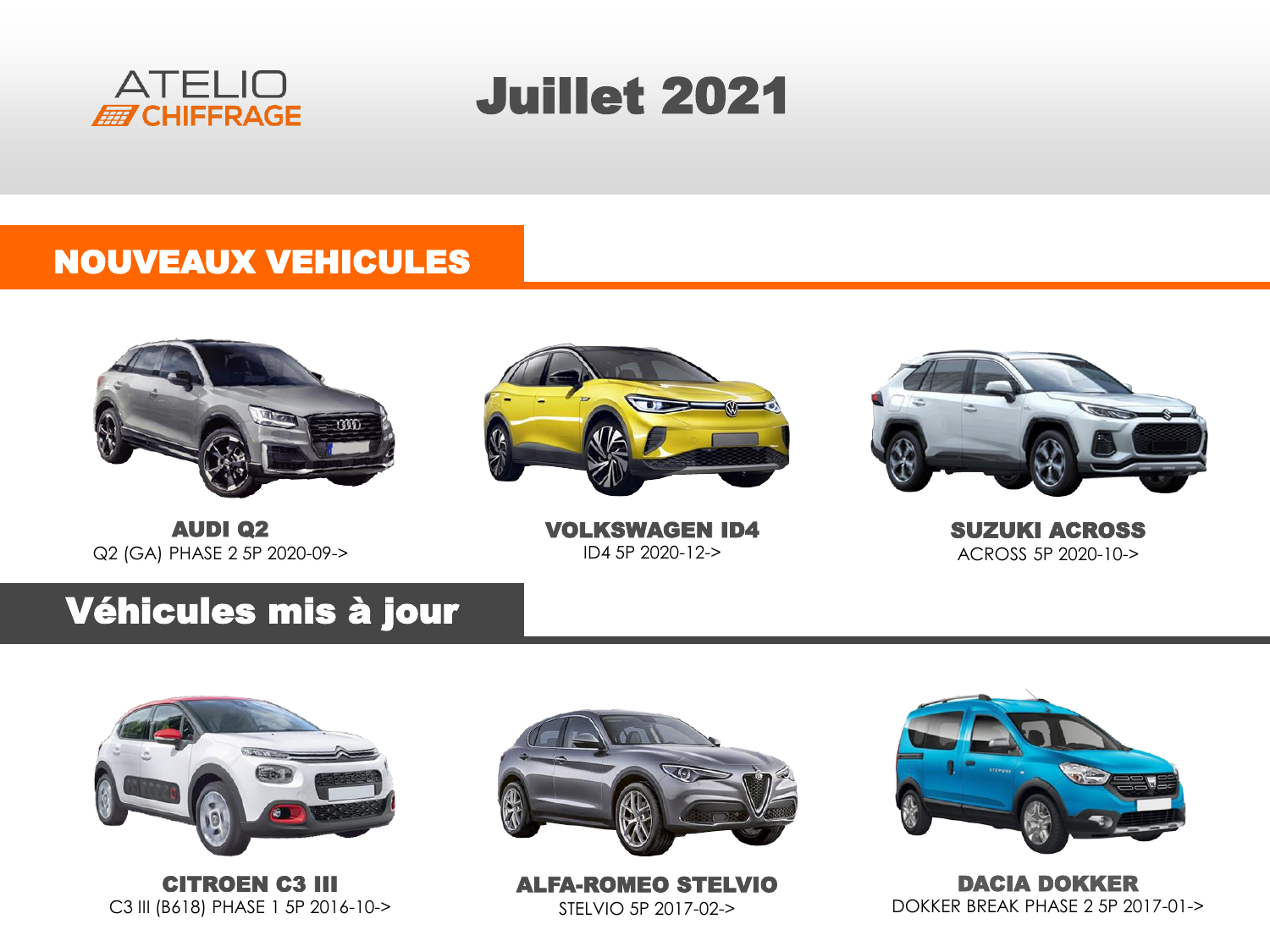

### Nouveaux véhicules

#### Niveau Complet

| <b>MARQUE</b>     | <b>MODELE</b>                                                                    |  |  |  |
|-------------------|----------------------------------------------------------------------------------|--|--|--|
| <b>AUDI</b>       | Q2 (GA) PHASE 2 5P 2020-09->                                                     |  |  |  |
| <b>FORD (EU)</b>  | TRANSIT V L2 BENNE DOUBLE CABINE PHASE 1 4P -<br>350- MOYEN (3504mm) 2018-01->   |  |  |  |
| <b>FORD (EU)</b>  | TRANSIT V L2 CHASSIS DOUBLE CABINE PHASE 1 4P -<br>350- MOYEN (3504mm) 2014-02-> |  |  |  |
| <b>FORD (EU)</b>  | TRANSIT V L2H3 COMBI PHASE 1 4P -350- MOYEN<br>(3300mm) SURELEVE 2016-10->       |  |  |  |
| <b>FORD (EU)</b>  | TRANSIT V L2H3 COMBI PHASE 1 5P -350- MOYEN<br>(3300mm) SURELEVE 2016-10->       |  |  |  |
| <b>FORD (EU)</b>  | TRANSIT V L2H3 FOURGON PHASE 1 4P -280- MOYEN<br>(3300mm) SURELEVE 2015-04->     |  |  |  |
| <b>FORD (EU)</b>  | TRANSIT V L2H3 FOURGON PHASE 1 5P -280- MOYEN<br>(3300mm) SURELEVE 2015-04->     |  |  |  |
| <b>FORD (EU)</b>  | TRANSIT V L2H3 FOURGON PHASE 1 5P -300- MOYEN<br>(3300mm) SURELEVE 2014-02->     |  |  |  |
| <b>FORD (EU)</b>  | TRANSIT V L4H3 COMBI PHASE 1 5P -350- LONG<br>(3750mm) SURELEVE 2014-07->        |  |  |  |
| <b>FORD (EU)</b>  | TOURNEO III 5P - 280 - COURT 2004-08->2006-09                                    |  |  |  |
| <b>SUBARU</b>     | XV I PHASE 2 5P 2015-09->2018-06                                                 |  |  |  |
| <b>SUBARU</b>     | XV II 5P 2017-09->                                                               |  |  |  |
|                   | <b>SUZUKI-SANTANA ACROSS 5P 2020-10-&gt;</b>                                     |  |  |  |
|                   | <b>VOLKSWAGEN</b> ID3 5P 2020-09->                                               |  |  |  |
| <b>VOLKSWAGEN</b> | ID4 5P 2020-12->                                                                 |  |  |  |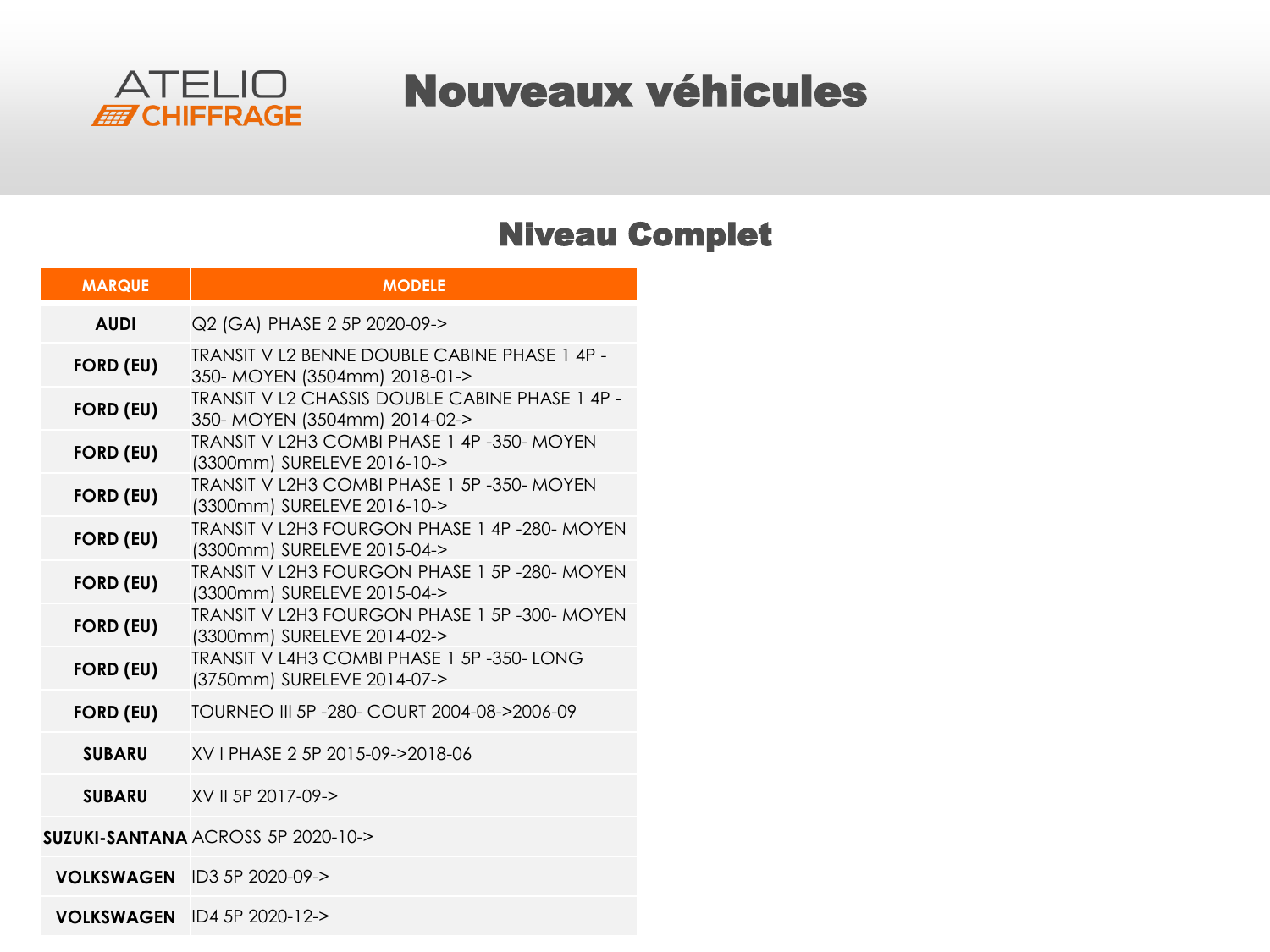

### Nouveaux véhicules

#### Niveau Entretien

| <b>MARQUE</b>     | <b>MODELE</b>                                |
|-------------------|----------------------------------------------|
| <b>AUDI</b>       | Q7 II PHASE 2 5P 2019-09->                   |
| <b>LAND ROVER</b> | DEFENDER IV 130 PHASE 2 2P LONG 2006-10->    |
| <b>MAZDA</b>      | MX5 II PHASE 1 2P 1998-05->2000-12           |
| <b>MAZDA</b>      | MX512P 1990-01->1998-02                      |
| <b>PORSCHE</b>    | MACAN PHASE 2 5P 2018-12->                   |
| <b>PORSCHE</b>    | 911 CARRERA VII COUPE (992) 2P 2019-04->     |
| <b>PORSCHE</b>    | 911 CARRERA VII CABRIOLET (992) 2P 2019-04-> |
| <b>RENAULT</b>    | ARKANA 5P 2021-02->                          |
| <b>RENAULT</b>    | THALIA/SYMBOL II 4P 2008-10->                |
| <b>RENAULT</b>    | MEGANE IV PHASE 2 5P 2020-09->               |
| <b>RENAULT</b>    | MEGANE IV BREAK PHASE 2 5P 2020-09->         |
| <b>RENAULT</b>    | MFGANE IV BERLINE PHASE 2 4P 2020-09->       |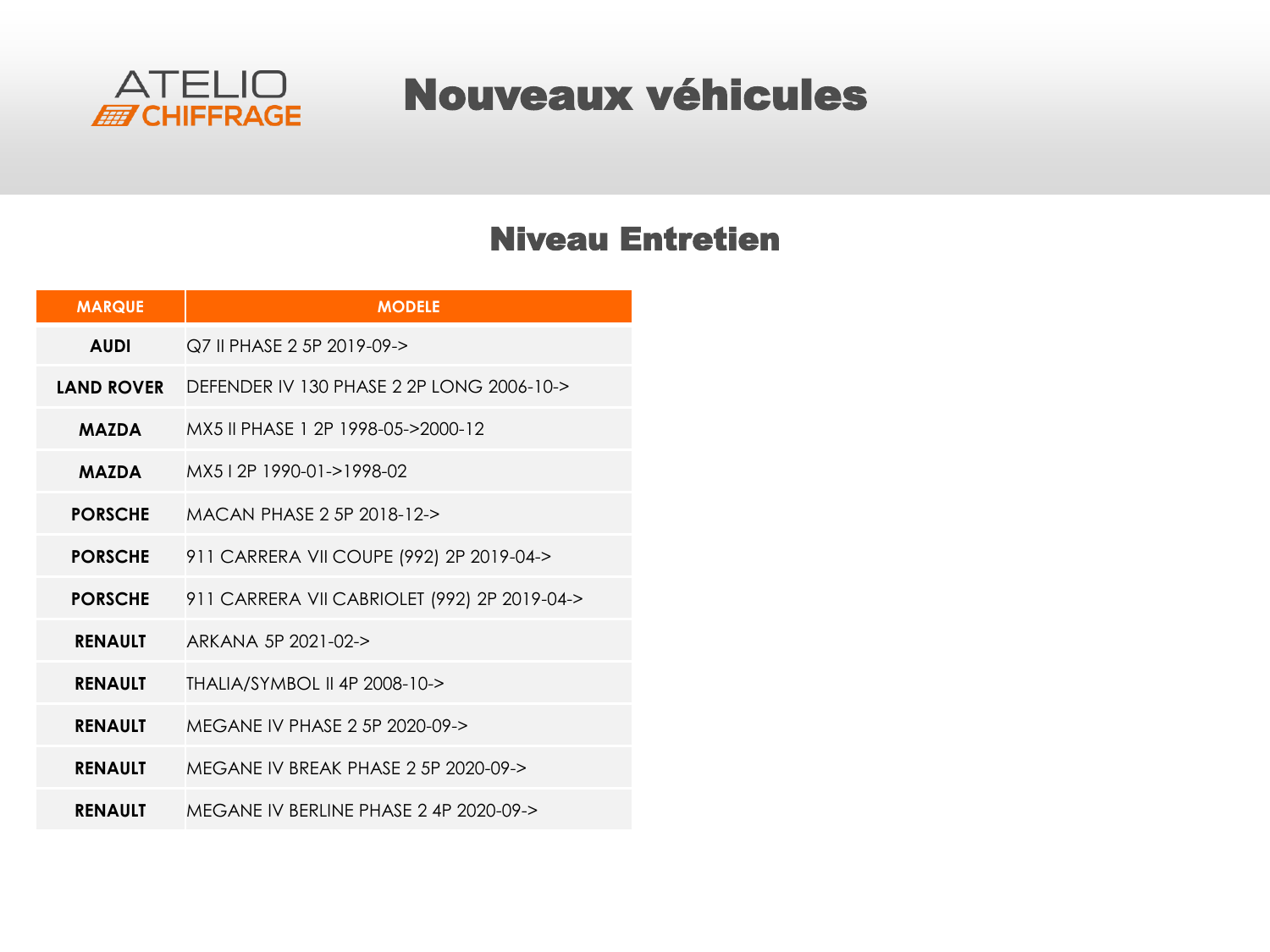

## Véhicules mis à jour

| <b>MARQUE</b>     | <b>MODELE</b>                                                   | <b>MARQUE</b>    | <b>MODELE</b>                                                               |
|-------------------|-----------------------------------------------------------------|------------------|-----------------------------------------------------------------------------|
| <b>OPEL</b>       | CORSA V (E) 3P 2014-11->                                        | FORD (EU)        | TRANSIT V L2H2 COMBI PHASE 1 4P -310- MOYEN<br>(3300mm) HAUT 2014-07->      |
| <b>OPEL</b>       | CORSA V (E) 5P 2014-11->                                        | FORD (EU)        | TRANSIT V L2H2 COMBI PHASE 1 4P -330- MOYEN<br>(3300mm) HAUT 2014-07->      |
| <b>CITROEN</b>    | C3 III (B618) PHASE 1 5P 2016-10->                              | <b>FORD (EU)</b> | TRANSIT V L2H2 COMBI PHASE 1 5P-310- MOYEN<br>(3300mm) HAUT 2014-07->       |
| FORD (EU)         | FOCUS III PHASE 1 5P 2011-01->2015-04                           | FORD (EU)        | TRANSIT V L2H2 COMBI PHASE 1 5P -330- MOYEN<br>(3300mm) HAUT 2014-07->      |
| FORD (EU)         | FOCUS III BREAK PHASE 1 5P 2011-01->2015-04                     | FORD (EU)        | TRANSIT V L2H2 FOURGON PHASE 1 4P-290- MOYEN<br>(3300mm) HAUT 2014-02->     |
| FORD (EU)         | FOCUS III BERLINE PHASE 1 4P 2011-01->2015-04                   | FORD (EU)        | TRANSIT V L2H2 FOURGON PHASE 1 4P -300- MOYEN<br>(3300mm) HAUT 2014-02->    |
| <b>ALFA-ROMEO</b> | STELVIO 5P 2017-02->                                            | FORD (EU)        | TRANSIT V L2H2 FOURGON PHASE 1 4P-310- MOYEN<br>(3300mm) HAUT 2014-02->     |
| <b>BMW</b>        | SERIE 2 GRAN TOURER (F46) PHASE 2 5P 2018-05->                  | FORD (EU)        | TRANSIT V L2H2 FOURGON PHASE 1 4P -330- MOYEN<br>(3300mm) HAUT 2014-02->    |
| <b>DACIA</b>      | DOKKER BREAK PHASE 2 4P 2017-01->                               | FORD (EU)        | TRANSIT V L2H2 FOURGON PHASE 1 4P-350- MOYEN<br>(3300mm) HAUT 2014-02->     |
| <b>DACIA</b>      | DOKKER BREAK PHASE 2 5P 2017-01->                               | FORD (EU)        | TRANSIT V L2H2 FOURGON PHASE 1 5P -350- MOYEN<br>(3300mm) HAUT 2014-02->    |
| <b>DACIA</b>      | DOKKER FOURGON PHASE 2 4P 2017-01->                             | FORD (EU)        | TRANSIT V L2H3 COMBI PHASE 1 4P -310- MOYEN<br>(3300mm) SURELEVE 2014-07->  |
| <b>DACIA</b>      | DOKKER FOURGON PHASE 2 5P 2017-01->                             | FORD (EU)        | TRANSIT V L2H3 COMBI PHASE 1 4P -330- MOYEN<br>(3300mm) SURELEVE 2014-07->  |
| <b>DACIA</b>      | LOGAN II PHASE 2 4P 2017-02->                                   | FORD (EU)        | TRANSIT V L2H3 COMBI PHASE 1 5P-310- MOYEN<br>(3300mm) SURELEVE 2014-07->   |
| <b>DACIA</b>      | LOGAN II MCV PHASE 2 5P 2017-02->                               | FORD (EU)        | TRANSIT V L2H3 COMBI PHASE 1 5P -330- MOYEN<br>(3300mm) SURELEVE 2014-07->  |
| FORD (EU)         | TRANSIT V L1 PHASE 1 2P -310- COURT (3137mm)<br>$2014 - 02 - 5$ | FORD (EU)        | TRANSIT V L2H3 FOURGON PHASE 1 4P-290- MOYEN<br>(3300mm) SURELEVE 2014-02-> |
|                   |                                                                 |                  |                                                                             |